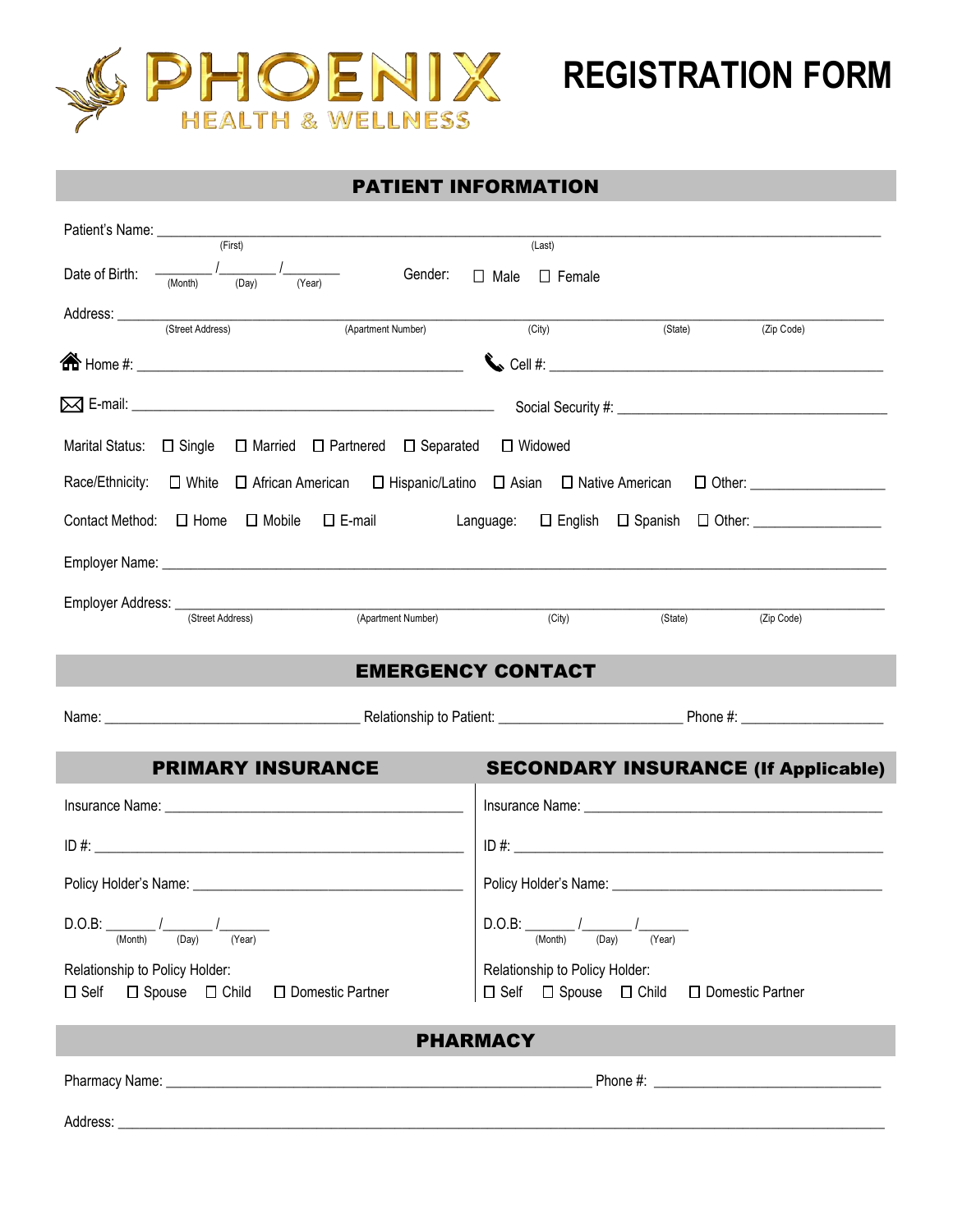# **New Patient Medical History**

## PLEASE BRIEFLY STATE IN THE BOX BELOW THE REASON FOR YOUR VISIT

## PAST MEDICAL HISTORY

|           | Condition / Disease        | Year Began |
|-----------|----------------------------|------------|
| $\bullet$ | Hypertension               |            |
| ٠         | <b>High Cholesterol</b>    |            |
| ٠         | Hyper / Hypothyroidism     |            |
| $\bullet$ | COPD, Emphysema, or Asthma |            |
|           | <b>Diabetes</b>            |            |
| $\bullet$ | <b>GERD</b>                |            |
| $\bullet$ | Depression or Anxiety      |            |
| $\bullet$ | ADD or ADHD                |            |
| $\bullet$ | <b>Heart Conditions</b>    |            |
|           | Other $(s)$ :              |            |

| <b>PAST SURGICAL PROCEDURES/HOSPITALIZATIONS/SERIOUS INJURIES</b> |  |  |
|-------------------------------------------------------------------|--|--|
| Operation / Hospitalization / Injury<br>Month / Year              |  |  |
|                                                                   |  |  |
|                                                                   |  |  |
|                                                                   |  |  |

| <b>FAMILY HISTORY</b> |                          |                                       |                       |                        |
|-----------------------|--------------------------|---------------------------------------|-----------------------|------------------------|
| <b>Relative</b>       | <b>Living / Deceased</b> | <b>Current age or</b><br>Age at Death | <b>Cause of Death</b> | <b>Health Problems</b> |
| Father:               |                          |                                       |                       |                        |
| Mother:               |                          |                                       |                       |                        |
| Brother(s):           |                          |                                       |                       |                        |
|                       |                          |                                       |                       |                        |
| Sister(s):            |                          |                                       |                       |                        |
|                       |                          |                                       |                       |                        |
| Children(s):          |                          |                                       |                       |                        |
|                       |                          |                                       |                       |                        |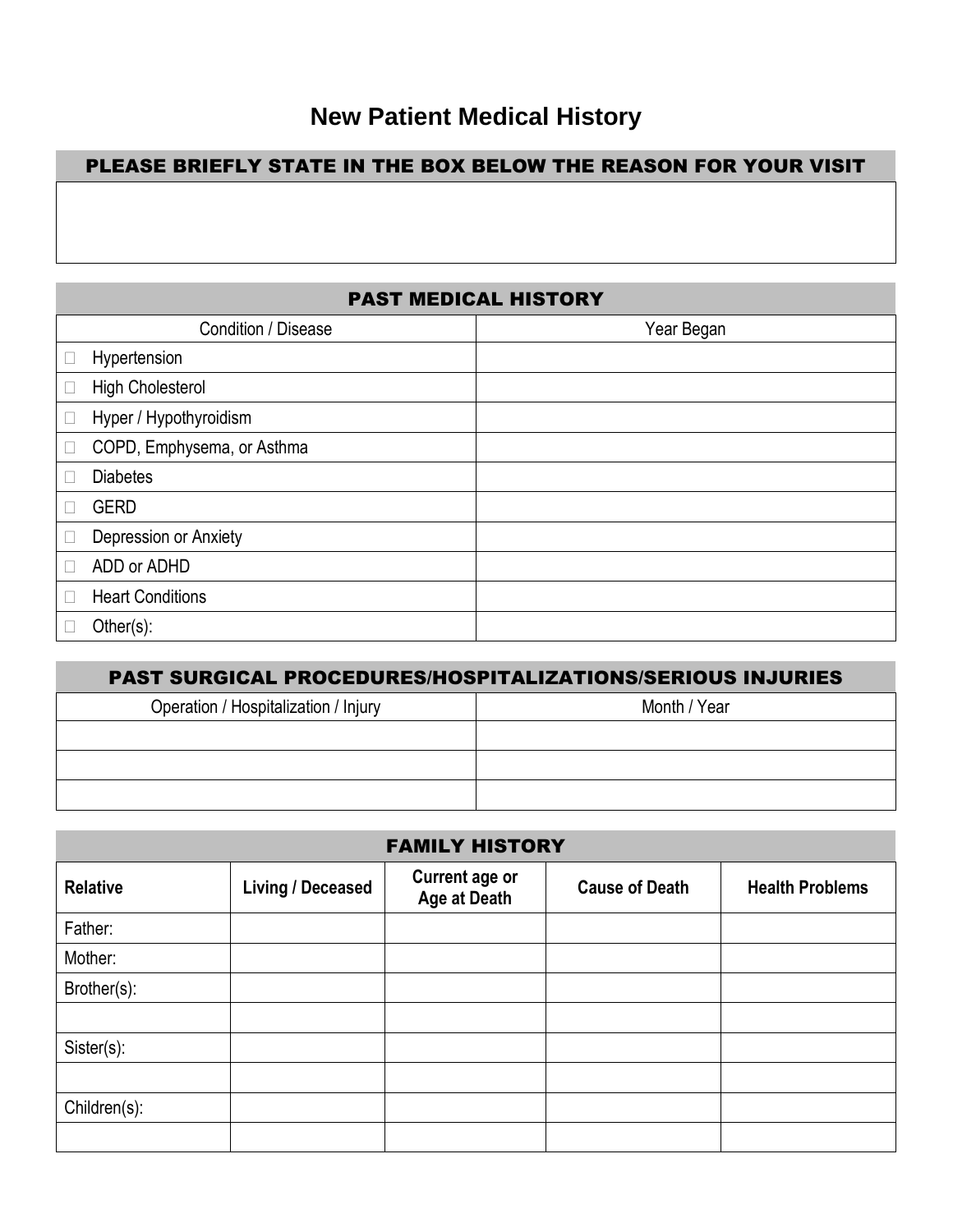#### MEDICATION / FOOD ALLERGIES OR INTOLERANCES LIST BELOW MEDICATIONS OR FOODS CAUSING AN ALLERGIC REACTION (I.E., RASH, SWELLING) OR INTOLERANCE (I.E., NAUSEA)

| Medication / Food | Reaction |
|-------------------|----------|
|                   |          |
|                   |          |
|                   |          |

#### CURRENT MEDICATIONS

| <b>Medication Name</b> | Dosage |
|------------------------|--------|
|                        |        |
|                        |        |
|                        |        |
|                        |        |
|                        |        |
|                        |        |

| <b>VACCINATIONS</b>   |  |  |  |
|-----------------------|--|--|--|
| Date (Month / Year)   |  |  |  |
| Tetanus (Tdap)        |  |  |  |
| Influenza             |  |  |  |
| Pneumovax (Pneumonia) |  |  |  |
| Zostavax (Shingles)   |  |  |  |

| <b>HEALTH MAINTENANCE</b> |  |                        |                        |  |
|---------------------------|--|------------------------|------------------------|--|
| <b>Test Performed</b>     |  | Please Check Yes or No |                        |  |
| Lipid (Cholesterol)       |  | Abnormal?              | Yes<br>No<br>$\bullet$ |  |
| Colonoscopy               |  | Abnormal?              | <b>No</b><br>Yes<br>٠  |  |
| Mammography               |  | Abnormal?              | No<br>Yes<br>$\bullet$ |  |
| Pap Smear                 |  | Abnormal?              | No<br>Yes              |  |
| <b>Bone Density</b>       |  | Abnormal?              | Yes<br>No<br>٠         |  |
| Eye Exam                  |  |                        |                        |  |

| <b>SOCIAL HISTORY</b>    |     |           |                                 |
|--------------------------|-----|-----------|---------------------------------|
| Do you drink alcohol?    | Yes | <b>No</b> | Number of drinks?               |
| Do you currently smoke?  | Yes | No        | If yes, how many packs per day? |
| Are you a former smoker? | Yes | No        | If yes, what year did you quit? |
| Do you exercise?         | Yes | No        | Duration and Frequency?         |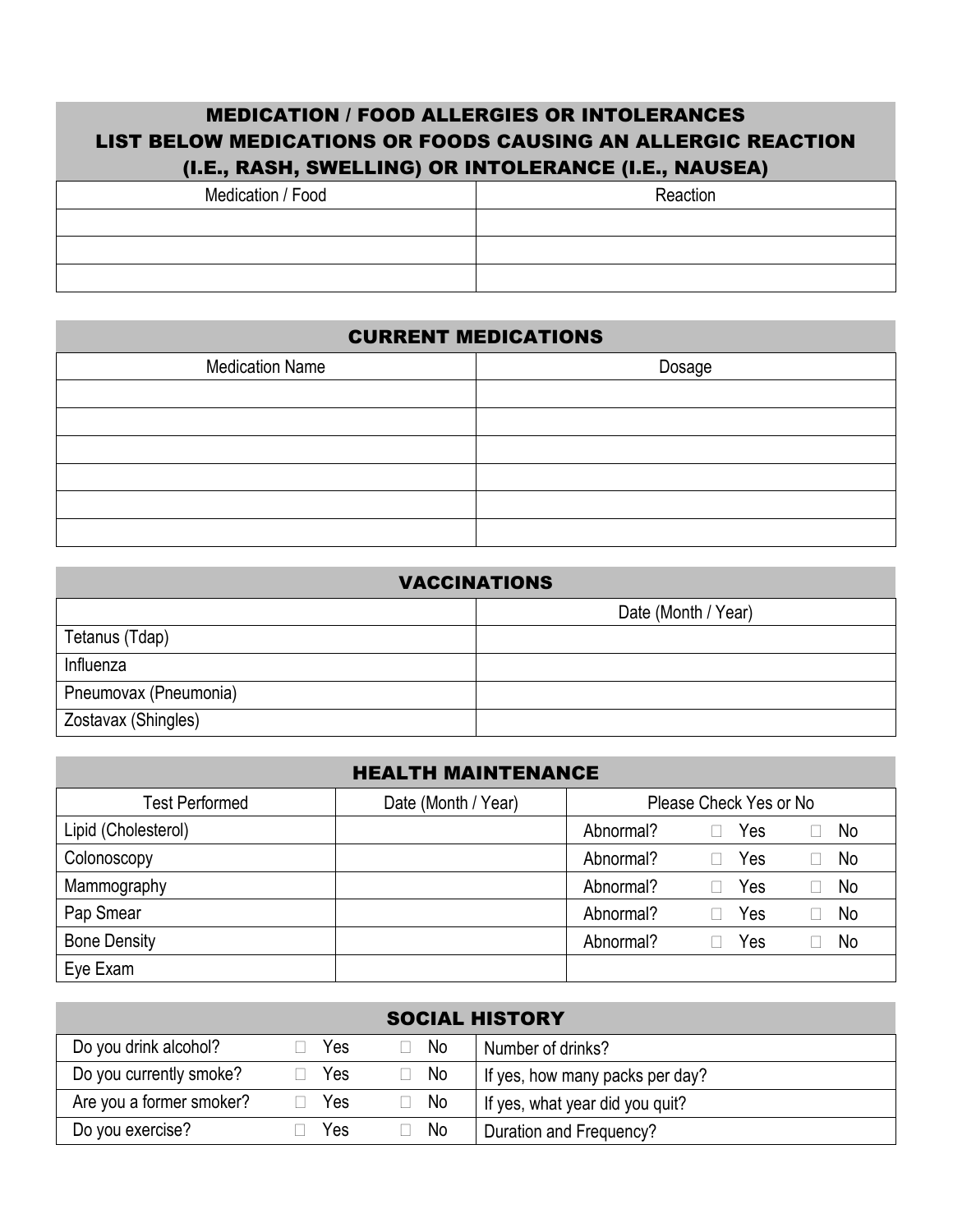#### ACKNOWLEDGEMENT OF RECEIPT OF NOTICE OF PRIVACY PRACTICES

I, the undersigned, acknowledge that I have read a copy of **South Shore Family Practice (Phoenix Health & Wellness Management Corp.)** Notice of Privacy Practices. Should I have any questions about the policy, I will discuss them with my Physician or the group's compliance team.

 $\times$   $\,$ 

Signature of Patient (or patient's parent or guardian) Print Name Print Name

#### CONSENT TO TREATMENT

I hereby request and consent to diagnostic, therapeutic procedures and medical treatment by **South Shore Family Practice (Phoenix Health & Wellness Management Corp.)** as determined necessary in the professional medical judgment of my treating physician, including but not limited to electrocardiograms, blood tests, and administration of medications and vaccinations and obtaining e-script history, as applicable. I am aware that the practice of medicine and related procedures is not an exact science and I acknowledge that no guarantee as to the outcome of any procedures, treatments or examinations have been made to me.

 $\chi$   $\bar{\chi}$  and the contribution of the contribution of the contribution of the contribution of the contribution of the contribution of  $\chi$ 

Signature of Patient (or patient's parent or guardian) Print Name Print Name

#### AUTHORIZATION FOR THE RELEASE OF PATIENT HEALTH INFORMATION TO SECOND PARTY

By signing below, I hereby give permission to **South Shore Family Practice (Phoenix Health & Wellness Management Corp.)** to discuss with the following individuals information related the health care services I receive at the above named physician's office/physician practice. I agree that this information will be limited to appointment scheduling (date and time), procedure scheduling (date, time and preparation information) prescription re-fill(s), laboratory test results, radiology examination results and billing inquiries. I agree that this **does not** include the ability for the individuals noted below to authorize the disclosure of my protected health information to a third party or to request on my behalf a copy of my health information. I agree that this authorization will remain active until I revoke it by submitting an updated authorization to the physician practice noted above.

| Name of Individual | Relationship to patient | Phone #: |
|--------------------|-------------------------|----------|
| Name of Individual | Relationship to patient | Phone #: |
| Χ<br>$\sim$        | <b>PUBLIC</b>           | - 1      |

Signature of Patient (or patient's parent or guardian) Print Name Print Name Date

## GUARANTEE OF PAYMENT

Many insurance companies, including managed care organizations, require prior written authorization for treatment and follow-up visits. It is your responsibility as a patient to obtain all necessary authorizations from your insurance company prior to receiving medical services. If you have not received prior approval for the service or authorization has been denied, you are fully responsible for all charges if your insurance company does not agree to pay. In addition, you will be responsible for all deductibles, co-insurance, co-pays, any services that is not covered by your insurance plan, and any service that your insurance company has determined not be "medically necessary".

I have read and understand this information. I understand that my insurance company may deny coverage and request that **South Shore Family Practice (Phoenix Health & Wellness Management Corp.)** perform this medical service anyway. I agree to be personally and fully responsible for all charges. I understand that the provider named above is relying on this promise and is rendering services. Without requiring payment at the time of service based on such reliance.

 ${\sf X}$  , and the contract of the contract of the contract of the contract of the contract of the contract of the contract of the contract of the contract of the contract of the contract of the contract of the contract of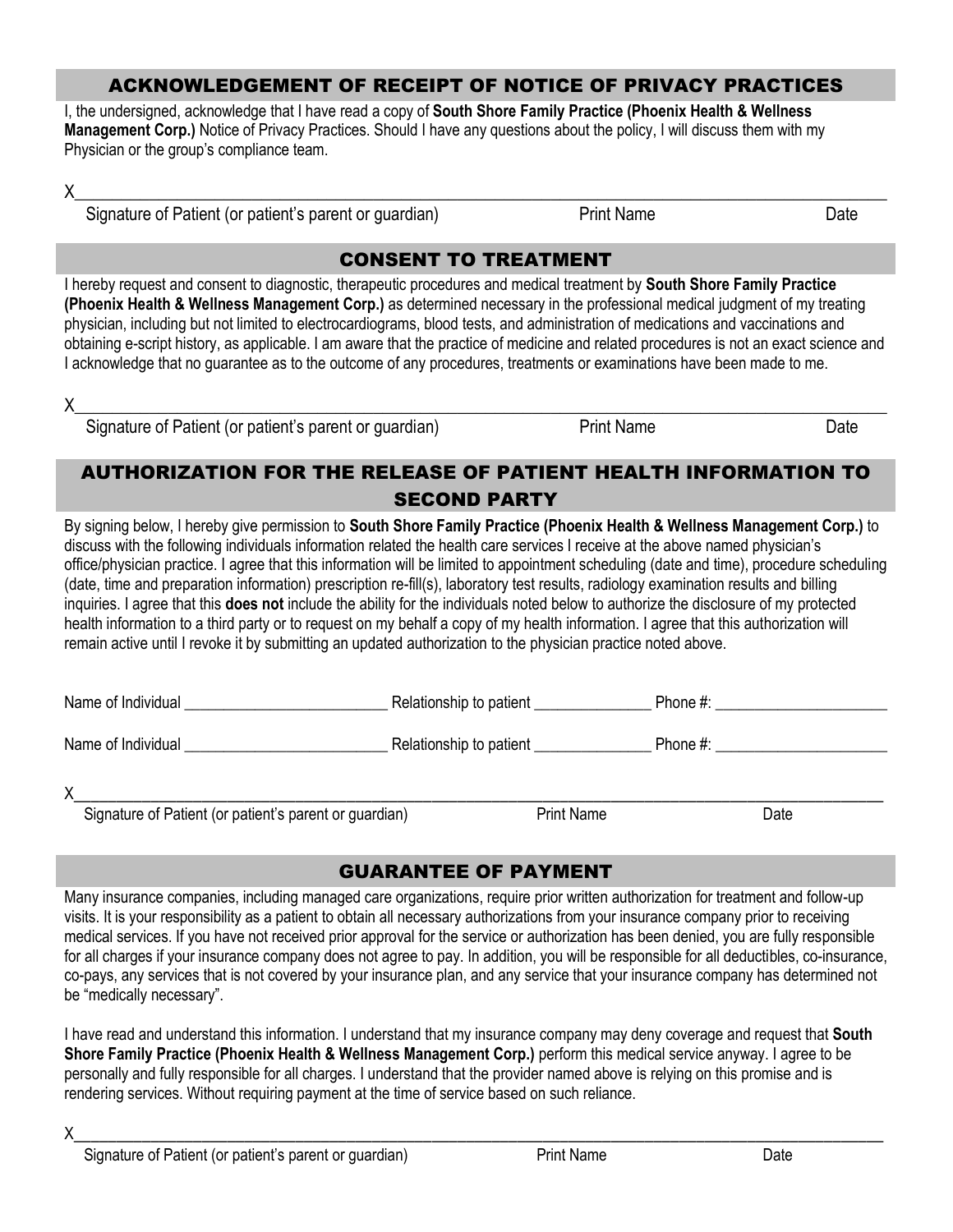#### ASSIGNMENT OF BENEFITS AND AUTHORIZATION TO RELEASE INFORMATION

I authorize insurance payments to be made directly to **South Shore Family Practice** for services rendered. I understand that I am responsible for any and all balances not covered by my insurance carrier.

I hereby authorize **South Shore Family Practice** to release medical or incidental information that may be necessary for medical care or processing of insurance claims.

I verify that all information provided regarding my insurance is accurate. I will notify **South Shore Family Practice** office staff if any changes are made to my insurance. I authorize release of records upon request. A photocopy of these assignments shall be valid as the original.

Signature of Patient (or patient's parent or guardian) Print Name Print Name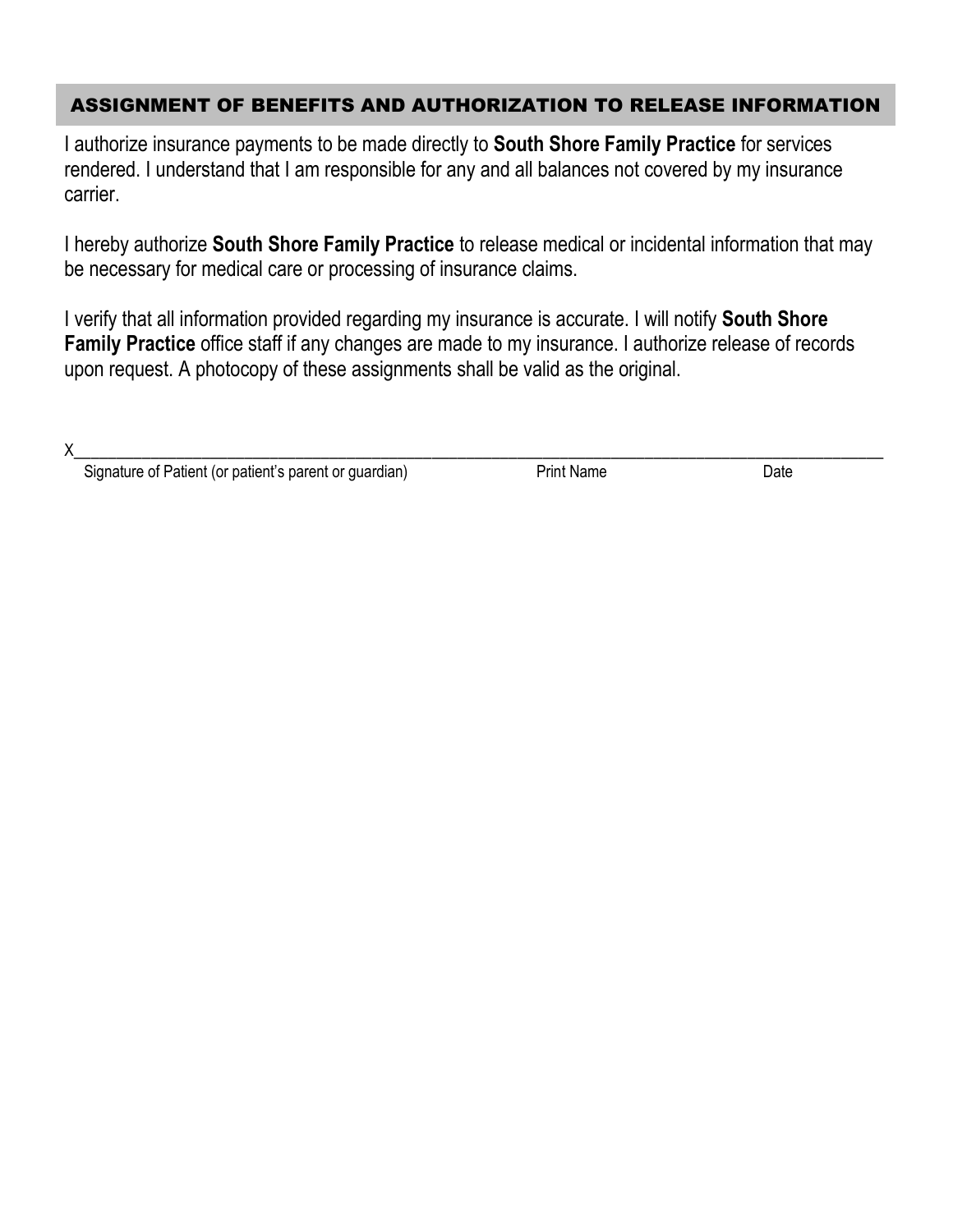# **Narcotic Agreement**

## \*\* Please read this page **ENTIRELY** and **CAREFULLY**. \*\*

**PHOENIX HEALTH & WELLNESS** is issuing you a narcotic prescription and with initialing after each statement and signing at the bottom, you are agreeing to the following terms and conditions:

I will keep (and be on time for) all my scheduled appointments with the physician treating me.

If the medicine is lost or stolen, I understand it will **NOT** be replaced until my next appointment.

\_\_\_\_\_\_ All narcotics **WILL NOT** be issued more than one month at a time or at the discretion of the physician.

Prescriptions will not be sent to my pharmacy sooner than my prescribed time, **NO EXCEPTIONS**.

No narcotics are to be issued at any other physicians' office while under my care with narcotic treatment, unless my physician is aware I am being treated by another physician for a separate condition.

\_\_\_\_\_\_ The day of the appointment I will be asked to do a drug screening via urine and/or swab.

I will be asked to come in the office to submit random drug screenings for compliance.

If the medications that have been prescribed to me are not in my system, or illicit drugs (heroin, cocaine, etc.) are detected, it will result in immediate discharge from the practice and no narcotic prescriptions will be issued to me.

Patient Name:  $\Box$  D.O.B:  $\Box$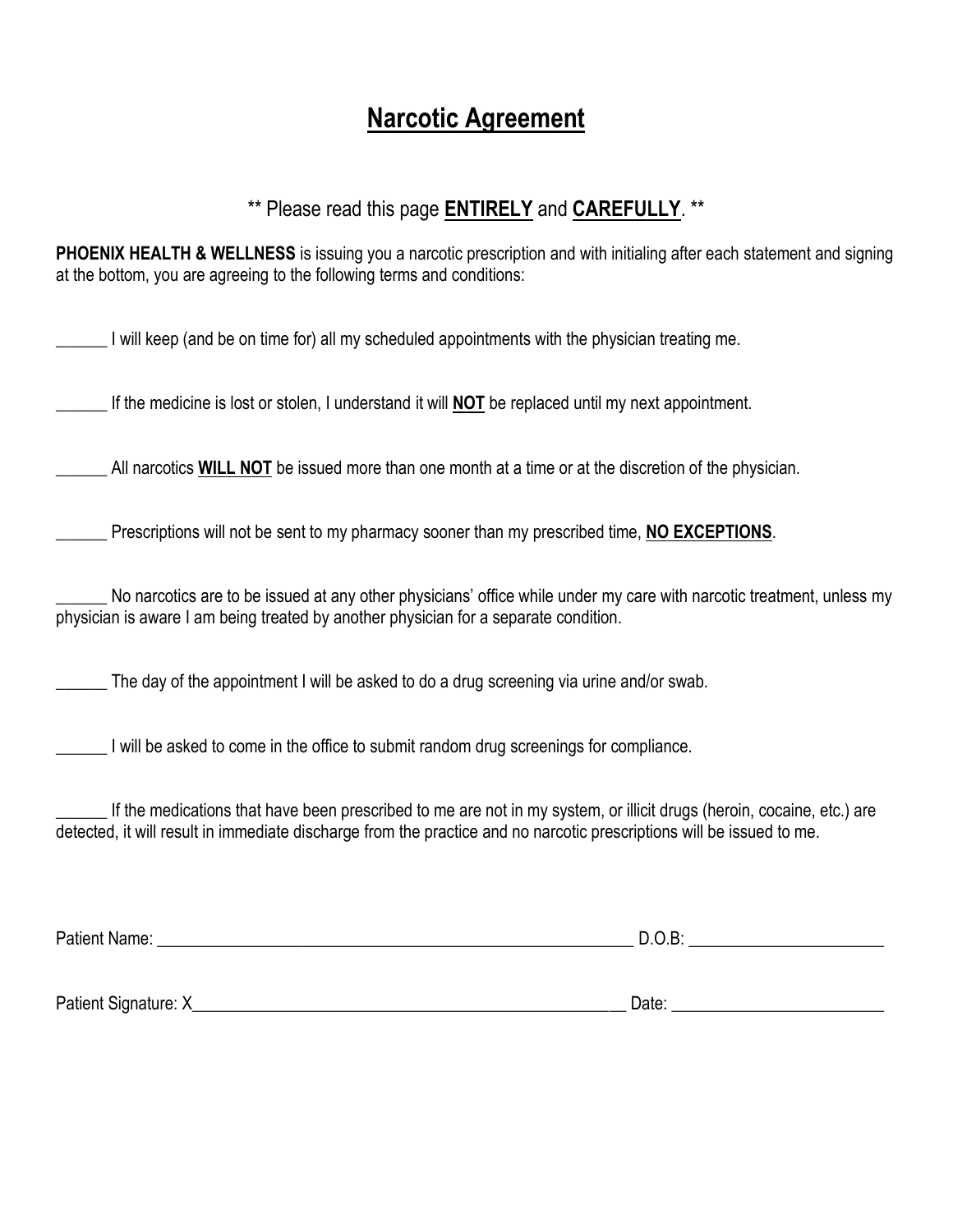

#### **Authorization for Access to Patient Information** New York State Department of Health **Through a Health Information ExchangeOrganization**

| <b>Patient Name</b>    | Date of Birth | <b>Patient Identification Number</b> |
|------------------------|---------------|--------------------------------------|
| <b>Patient Address</b> |               |                                      |

I request that health information regarding my care and treatment be accessed as set forth on this form. I can choose whether or not to allow **PHOENIX HEALTH & WELLNESS** to obtain access to my medical records through the health information exchange organization called Healthix. If I give consent, my medical records from different places where I get health care can be accessed using a statewide computer network. Healthix is a not-for-profit organization that shares information about people's health electronically to improve the quality of healthcare and meets the privacy and security standards of HIPAA, the requirements of the federal confidentiality laws, 42 CFR Part2, and New York State Law. To learn more visit Healthix's website at www.healthix.org.

**The choice I make in this form will NOT affect my ability to get medical care. The choice I make in this form does NOT allow health insurers to have access to my information for the purpose of deciding whether to provide me with health insurance coverage or pay my medical bills.**

| My Consent Choice. ONE box is checked to the left of my choice.<br>I can fill out this form now or in the future.<br>I can also change my decision at any time by completing a new form. |  |
|------------------------------------------------------------------------------------------------------------------------------------------------------------------------------------------|--|
| □ 1. I GIVE CONSENT for PHOENIX HEALTH & WELLNESS to access ALL of my electronic<br>health information through Healthix to provide health care.                                          |  |
| □ 2. I DENY CONSENT for PHOENIX HEALTH & WELLNESS to access my electronic health<br>information through Healthix for any purpose.                                                        |  |

If I want to deny consent for all Provider Organizations and Health Plans participating in Healthix to access my electronic health information through Healthix, I may do so by visiting Healthix's website at www.healthix.org or calling Healthix at 877-695-4749.

My questions about this form have been answered and I have been provided a copy of this form.

| Signature of Patient or Patient's Legal Representative | Date                                                            |
|--------------------------------------------------------|-----------------------------------------------------------------|
| Print Name of Legal Representative (if applicable)     | Relationship of Legal Representative to Patient (if applicable) |